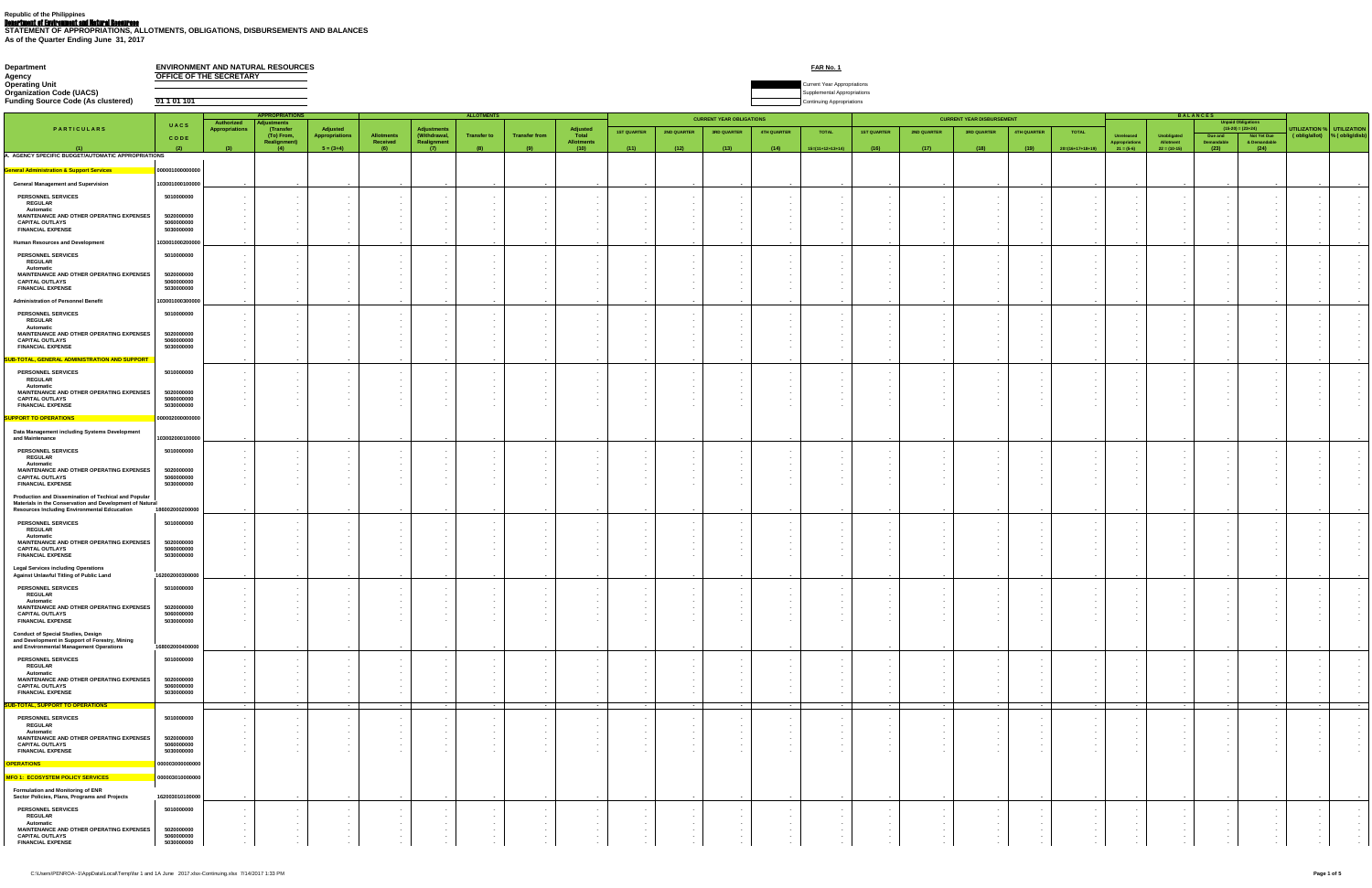Department of Environment and Natural Resources **STATEMENT OF APPROPRIATIONS, ALLOTMENTS, OBLIGATIONS, DISBURSEMENTS AND BALANCES As of the Quarter Ending June 31, 2017**

### **Department ENVIRONMENT AND NATURAL RESOURCES FAR No. 1**<br>Agency **OFFICE OF THE SECRETARY OFFICE OF THE SECRETARY**

| <b>Operating Unit</b>                                                                                                                                                  |                                                                                         |                                                                                                                   |                                       |                                                          |                                                                                   |                                |                                                        |                                                           | <b>Current Year Appropriations</b>                              |                                                          |                                |                                                               |                          |                                                                                                                            |                              |                                                                                  |
|------------------------------------------------------------------------------------------------------------------------------------------------------------------------|-----------------------------------------------------------------------------------------|-------------------------------------------------------------------------------------------------------------------|---------------------------------------|----------------------------------------------------------|-----------------------------------------------------------------------------------|--------------------------------|--------------------------------------------------------|-----------------------------------------------------------|-----------------------------------------------------------------|----------------------------------------------------------|--------------------------------|---------------------------------------------------------------|--------------------------|----------------------------------------------------------------------------------------------------------------------------|------------------------------|----------------------------------------------------------------------------------|
| <b>Organization Code (UACS)</b><br><b>Funding Source Code (As clustered)</b>                                                                                           | 01 1 01 1 01                                                                            |                                                                                                                   |                                       |                                                          |                                                                                   |                                |                                                        |                                                           | <b>Supplemental Appropriations</b><br>Continuing Appropriations |                                                          |                                |                                                               |                          |                                                                                                                            |                              |                                                                                  |
| <b>MFO 2: ECOSYSTEM MANAGEMENT SERVICES</b>                                                                                                                            | 000003010000000                                                                         |                                                                                                                   |                                       |                                                          |                                                                                   |                                |                                                        |                                                           |                                                                 |                                                          |                                |                                                               |                          |                                                                                                                            |                              |                                                                                  |
| <b>Forest Development, Rehabilitation</b><br>and Protection                                                                                                            | 162003020100000                                                                         | 10,252,000.00                                                                                                     | 10,252,000.00                         |                                                          | 10,252,000.00<br>$\sim$ $\sim$                                                    | 10,252,000.00                  | $\sim$                                                 | $\sim$ $\sim$                                             |                                                                 | $\sim$                                                   | $\sim$                         | $\sim$ $\sim$<br>$\sim$ $\sim$                                | $\sim$                   | 10,252,000.00<br>$\sim$ $\sim$                                                                                             |                              | $\sim$ 100 $\pm$<br>$\sim$ $\sim$                                                |
| <b>PERSONNEL SERVICES</b><br><b>REGULAR</b>                                                                                                                            | 5010000000                                                                              |                                                                                                                   |                                       |                                                          |                                                                                   |                                |                                                        | $\sim$ $-$                                                |                                                                 | $\sim 100$<br>$\sim$ 100 $\pm$                           |                                |                                                               |                          | $\sim$ 100 $\mu$<br>$\sim$ $\sim$<br>$\sim$ $\sim$<br>$\sim$                                                               |                              | <b>Contract Contract</b>                                                         |
| <b>Automatic</b><br><b>MAINTENANCE AND OTHER OPERATING EXPENSES</b><br><b>CAPITAL OUTLAYS</b><br><b>FINANCIAL EXPENSE</b>                                              | 5020000000<br>5060000000<br>5030000000                                                  | $\sim$<br>102,000.00<br><b>Contract Contract</b><br>10,150,000.00<br><b>Contract Contract</b><br>$\sim$ 100 $\pm$ | $\sim$<br>102,000.00<br>10,150,000.00 |                                                          | $\sim$<br>102,000.00<br>$\sim$ $-$<br>10,150,000.00<br>$\sim$ 100 $\pm$<br>$\sim$ | 102,000.00<br>10,150,000.00    |                                                        | $\sim$                                                    |                                                                 | $\sim$ $ \sim$<br>$\sim 100$<br>$\sim 100$<br>$\sim 100$ |                                | $\sim$                                                        | $\sim$                   | $\sim$<br>$\sim$ $-$<br>102,000.00<br>$\sim$<br>10,150,000.00<br><b>Contract Contract</b><br>$\sim$ $-$                    |                              | - - 1<br>- - 1<br>. <b>.</b><br><b>Contract Contract</b>                         |
| <b>Land Survey, Dispostion and Records</b><br><b>Management</b>                                                                                                        | 162003020200000                                                                         | 3,025,000.00<br>$\sim$ $\sim$                                                                                     | 3,025,000.0                           | <b>Service</b> Construction<br>$\sim$ $\sim$             | 3,025,000.00<br><b>Contract Contract</b>                                          | 3,025,000.00                   | $\sim$ $\sim$<br>$\sim$ $\sim$                         | <b>Contract Contract Contract</b><br>$\sim$ $\sim$ $\sim$ | <b>Service Contracts</b>                                        | <b>Service Contract Service</b>                          | $\sim$ 100 $\sim$ 100 $\sim$   | <b>Contract Contract</b><br><b>Contract Contract Contract</b> | <b>Contract Contract</b> | 3,025,000.00<br><b>Contract Contract</b><br>$\sim$ $\sim$                                                                  |                              | $\sim$ $\sim$<br>$\sim$ $\sim$                                                   |
| <b>PERSONNEL SERVICES</b><br><b>REGULAR</b>                                                                                                                            | 5010000000                                                                              | $\sim$ 100 $\sim$<br><b>Contract Contract State</b>                                                               | <b>State State</b>                    |                                                          | $\sim$<br><b>Service</b><br>$\sim$ $\sim$                                         | $\sim$ $-$                     | $\sim$<br>$\sim$ $-$                                   | $\sim$ 100 $\pm$<br><b>Contract Contract</b>              |                                                                 | $\sim$ 100 $\pm$<br>$\sim 100$                           |                                | $\sim$<br>$\sim$ $-$                                          |                          | $\sim$ 100 $\mu$<br>$\sim$<br>$\sim$ $\sim$<br><b>Contract Contract</b><br>$\sim$ $-$<br><b>Service</b>                    |                              | . <b>.</b><br>- - 1                                                              |
| <b>Automatic</b><br>MAINTENANCE AND OTHER OPERATING EXPENSES<br><b>CAPITAL OUTLAYS</b><br><b>FINANCIAL EXPENSE</b>                                                     | 5020000000<br>5060000000<br>5030000000                                                  | <b>Contract Contract</b><br>$\sim$ 100 $\pm$<br>3,025,000.00<br>$\sim 100$<br>$\sim 100$                          | $\sim 100$<br>3,025,000.00            |                                                          | $\sim$<br><b>Contract Contract</b><br>3,025,000.00<br>$\sim$                      | $\sim$ $-$<br>3,025,000.00     |                                                        | $\sim$<br>$\sim$ $-$<br>$\sim$                            |                                                                 | $\sim 100$<br>$\sim 100$<br>$\sim 100$                   |                                | - -                                                           |                          | $\sim$ $-$<br><b>Contract Contract</b><br>$\sim$<br>3,025,000.00<br>$\sim 100$<br>$\sim$ 100 $\mu$<br>$\sim$               |                              | $\sim 10^{-10}$<br>$\sim$ $-$<br>$\sim 10^{-11}$<br>$\sim$                       |
| <b>MANAGEMENT OF PROTECTED AREAS,</b><br><b>WILDLIFE, COASTAL AND MARINE RESOURCES/ARE</b>                                                                             | 000003020300000                                                                         |                                                                                                                   |                                       |                                                          |                                                                                   |                                |                                                        |                                                           |                                                                 |                                                          |                                |                                                               |                          |                                                                                                                            |                              |                                                                                  |
| Protected areas development and management<br><b>PERSONNEL SERVICES</b>                                                                                                | 18400302030000<br>5010000000                                                            | $\sim$ $\sim$<br>$\sim$                                                                                           | $\sim$                                |                                                          | $\sim$ $\sim$<br>$\sim$ 100 $\pm$<br>$\sim$ $\sim$                                | $\sim$ $\sim$                  | $\sim$                                                 | $\sim$ 100 $\mu$<br>$\sim 100$                            |                                                                 | $\sim 100$                                               | $\sim$ $-$                     | $\sim$                                                        | $\sim$ $\sim$            | $\sim$ 100 $\pm$ 100 $\pm$<br>$\sim 100$ m $^{-1}$                                                                         |                              | $\sim$ 100 $\pm$ 100 $\pm$<br>$\sim$ $\sim$<br>. <b>.</b>                        |
| <b>REGULAR</b><br><b>Automatic</b>                                                                                                                                     | 5020000000                                                                              |                                                                                                                   |                                       | $\sim$ $-$                                               |                                                                                   |                                | $\sim$                                                 | $\sim$                                                    |                                                                 | $\sim$<br>$\sim$                                         |                                | - -                                                           |                          | $\sim$<br>$\sim$ $-$<br>$\sim$                                                                                             |                              | $\sim$ $ -$<br>$\sim$ $ -$<br>$\sim$ $-$                                         |
| MAINTENANCE AND OTHER OPERATING EXPENSES<br><b>CAPITAL OUTLAYS</b><br><b>FINANCIAL EXPENSE</b>                                                                         | $F^{\alpha\alpha\alpha\alpha\alpha\alpha\alpha\alpha}$<br><b>DUUUUUUU</b><br>5030000000 |                                                                                                                   |                                       |                                                          |                                                                                   |                                |                                                        |                                                           |                                                                 |                                                          |                                |                                                               |                          | $\sim$                                                                                                                     |                              | $\sim$ 100 $-$                                                                   |
| Protection and conservation of wildlife<br><b>PERSONNEL SERVICES</b><br><b>REGULAR</b>                                                                                 | 184003020300002<br>5010000000                                                           |                                                                                                                   |                                       |                                                          |                                                                                   |                                |                                                        | $\sim$ $\sim$                                             |                                                                 | $\sim$                                                   |                                |                                                               |                          | $\sim$                                                                                                                     |                              |                                                                                  |
| <b>Automatic</b><br>MAINTENANCE AND OTHER OPERATING EXPENSES<br><b>CAPITAL OUTLAYS</b><br><b>FINANCIAL EXPENSE</b>                                                     | 5020000000<br>5060000000<br>5030000000                                                  |                                                                                                                   |                                       |                                                          |                                                                                   |                                |                                                        |                                                           |                                                                 |                                                          |                                |                                                               |                          |                                                                                                                            |                              | <b>Contract Contract</b><br><b>Contract Contract</b><br><b>Contract Contract</b> |
| <b>Management of Coastal and Marine Resources/Areas</b>                                                                                                                | 8400302030000                                                                           |                                                                                                                   |                                       |                                                          |                                                                                   |                                |                                                        |                                                           |                                                                 |                                                          |                                |                                                               |                          |                                                                                                                            |                              | <b>Contractor</b>                                                                |
| <b>PERSONNEL SERVICES</b><br><b>REGULAR</b><br><b>Automatic</b>                                                                                                        | 5010000000                                                                              |                                                                                                                   |                                       |                                                          |                                                                                   |                                |                                                        |                                                           |                                                                 |                                                          |                                |                                                               |                          |                                                                                                                            |                              | <b>Contract Contract Contract</b><br><b>Contract Contract</b>                    |
| MAINTENANCE AND OTHER OPERATING EXPENSES<br><b>CAPITAL OUTLAYS</b><br><b>FINANCIAL EXPENSE</b>                                                                         | 5020000000<br>5060000000<br>5030000000                                                  |                                                                                                                   |                                       |                                                          |                                                                                   |                                |                                                        |                                                           |                                                                 |                                                          |                                |                                                               |                          |                                                                                                                            |                              | <b>Contract Contract</b><br><b>Contract Contract</b><br>$\sim 100$ m $^{-1}$     |
| <b>SUB-TOTAL, PAWS</b>                                                                                                                                                 | 302030000                                                                               |                                                                                                                   |                                       |                                                          |                                                                                   |                                | $\sim$                                                 | $\sim$ $\sim$                                             |                                                                 |                                                          |                                | $\sim$                                                        |                          | $\sim$ $\sim$                                                                                                              |                              |                                                                                  |
| <b>PERSONNEL SERVICES</b><br><b>REGULAR</b><br><b>Automatic</b>                                                                                                        | 5010000000                                                                              |                                                                                                                   |                                       |                                                          |                                                                                   |                                |                                                        |                                                           |                                                                 |                                                          |                                |                                                               |                          |                                                                                                                            |                              |                                                                                  |
| MAINTENANCE AND OTHER OPERATING EXPENSES<br><b>CAPITAL OUTLAYS</b><br><b>FINANCIAL EXPENSE</b>                                                                         | 5020000000<br>5060000000<br>5030000000                                                  |                                                                                                                   |                                       |                                                          |                                                                                   |                                |                                                        |                                                           |                                                                 | $\sim 100$                                               |                                |                                                               |                          |                                                                                                                            |                              | <b>Common</b>                                                                    |
| <b>Clonal Nursery and Production of</b><br><b>Quality Planting Materials (QPM) of Premium</b><br>and Indigenous Forest Species for National<br><b>Greening Program</b> | 168003020400000                                                                         |                                                                                                                   |                                       |                                                          |                                                                                   |                                |                                                        |                                                           |                                                                 |                                                          |                                |                                                               |                          |                                                                                                                            |                              |                                                                                  |
| <b>PERSONNEL SERVICES</b><br><b>REGULAR</b><br><b>Automatic</b>                                                                                                        | 5010000000                                                                              |                                                                                                                   |                                       |                                                          |                                                                                   |                                |                                                        |                                                           |                                                                 |                                                          |                                |                                                               |                          |                                                                                                                            |                              |                                                                                  |
| MAINTENANCE AND OTHER OPERATING EXPENSES<br><b>CAPITAL OUTLAYS</b><br><b>FINANCIAL EXPENSE</b>                                                                         | 5020000000<br>5060000000<br>5030000000                                                  |                                                                                                                   |                                       |                                                          |                                                                                   |                                |                                                        |                                                           |                                                                 |                                                          |                                |                                                               |                          |                                                                                                                            |                              | $\sim$ $-$                                                                       |
| <b>Technology Transfer and Extension Services</b><br><b>PERSONNEL SERVICES</b>                                                                                         | 168003020500000<br>5010000000                                                           | $\sim$ $-$<br>$\sim$ 100 $\sim$                                                                                   | $\sim$<br>$\sim$ $-$                  | $\sim$ $\sim$<br>$\sim$ $\sim$                           | $\sim$ $-$<br><b>Service</b> State<br>$\sim 100$                                  | <b>Contract Contract State</b> | <b>Contract Contract</b><br>$\sim$ $\sim$              | $\sim 100$ m $^{-1}$<br>$\sim$ $\sim$<br><b>Service</b>   | $\sim$ $\sim$                                                   | $\sim$ 100 $\pm$<br>$\sim 100$                           | $\sim$ $\sim$ $\sim$           | <b>Service Contract Contract</b><br><b>Contract Contract</b>  | $\sim$ $\sim$            | $\sim$ $-$<br>$\sim 100$ m $^{-1}$<br><b>Service</b> Construction<br>$\sim$ $-$<br>$\sim$                                  |                              | $\sim$ 100 $\pm$<br>$\sim$ 100 $\pm$                                             |
| <b>REGULAR</b><br><b>Automatic</b><br>MAINTENANCE AND OTHER OPERATING EXPENSES<br><b>CAPITAL OUTLAYS</b>                                                               | 5020000000<br>5060000000                                                                |                                                                                                                   |                                       |                                                          |                                                                                   |                                |                                                        |                                                           |                                                                 | $\sim 100$                                               |                                |                                                               |                          |                                                                                                                            |                              | $\sim$                                                                           |
| <b>FINANCIAL EXPENSE</b><br>For the requirements of the<br><b>Comprehensive Agrarian Reform Program</b>                                                                | 5030000000<br>000003020600000                                                           |                                                                                                                   |                                       |                                                          |                                                                                   |                                |                                                        |                                                           |                                                                 | $\sim$ $-$                                               |                                |                                                               |                          |                                                                                                                            |                              |                                                                                  |
| <b>Land surveys and disposition</b>                                                                                                                                    | 16200302060000                                                                          | $\sim$ $\sim$<br>$\sim$                                                                                           |                                       | $\sim$ $\sim$                                            | $\sim$ $\sim$                                                                     |                                | $\sim$                                                 | $\sim$ $\sim$                                             | $\sim$ $\sim$ $\sim$                                            | $\sim$ $\sim$                                            |                                |                                                               |                          | $\sim$ $\sim$                                                                                                              |                              |                                                                                  |
| <b>PERSONNEL SERVICES</b><br><b>REGULAR</b><br><b>Automatic</b>                                                                                                        | 5010000000<br>5020000000                                                                |                                                                                                                   |                                       |                                                          |                                                                                   |                                |                                                        |                                                           |                                                                 | $\sim$                                                   |                                |                                                               |                          |                                                                                                                            |                              | $\sim$ 100 $\pm$<br>$\sim$<br>$\sim 100$                                         |
| MAINTENANCE AND OTHER OPERATING EXPENSES<br><b>CAPITAL OUTLAYS</b><br><b>FINANCIAL EXPENSE</b>                                                                         | 5060000000<br>5030000000                                                                |                                                                                                                   |                                       |                                                          |                                                                                   |                                |                                                        |                                                           |                                                                 | $\sim$ $-$                                               |                                |                                                               |                          |                                                                                                                            |                              |                                                                                  |
| Program beneficiaries development<br><b>PERSONNEL SERVICES</b>                                                                                                         | 162003020600002<br>5010000000                                                           | $\sim 100$ m $^{-1}$<br>$\sim$ $\sim$                                                                             |                                       | $\sim$ $\sim$                                            | $\sim$ $\sim$<br>$\sim$                                                           | $\sim$ $-$                     | $\sim$ $\sim$                                          | $\sim$ $\sim$<br>$\sim$ $\sim$ $\sim$<br>$\sim$ 100 $\pm$ | $\sim$ $\sim$ $\sim$                                            | $\sim$ $\sim$<br>$\sim$ $\sim$                           | $\sim$ $\sim$                  | $\sim$ $\sim$<br><b>State State</b>                           | $\sim$ $-$               | $\sim$ $-$<br>$\sim$ $\sim$<br>$\sim$ $\sim$ $\sim$                                                                        | $\sim$ $\sim$                | $\sim 100$ m $^{-1}$<br>$\sim 100$                                               |
| <b>REGULAR</b><br><b>Automatic</b><br>MAINTENANCE AND OTHER OPERATING EXPENSES<br><b>CAPITAL OUTLAYS</b>                                                               | 5020000000<br>5060000000                                                                |                                                                                                                   |                                       |                                                          |                                                                                   |                                |                                                        |                                                           |                                                                 |                                                          |                                |                                                               |                          |                                                                                                                            |                              |                                                                                  |
| <b>FINANCIAL EXPENSE</b><br>SUB-TOTAL, CARP                                                                                                                            | 5030000000                                                                              | $\sim$ $\sim$                                                                                                     |                                       |                                                          | $\sim$ $\sim$                                                                     | $\sim 100$ m $^{-1}$           | $\sim$ $\sim$                                          | <b>Contract Contract</b><br>$\sim$ $\sim$ $\sim$          | <b>Contract Contract</b>                                        | $\sim$ 100 $\sim$                                        | $\sim$ $\sim$                  | $\sim$ 100 $\sim$ 100 $\sim$<br><b>Service</b> State          | <b>Contract Contract</b> | $\sim$ $\sim$<br>$\sim$ 100 $\sim$<br><b>Service</b>                                                                       |                              | .                                                                                |
| <b>PERSONNEL SERVICES</b><br><b>REGULAR</b>                                                                                                                            | 5010000000                                                                              | $\sim$ 100 $\pm$<br>$\sim$                                                                                        | $\sim$ 100 $\pm$<br>$\sim$            | <b>Contract Contract</b><br>$\sim$ $-$<br><b>Service</b> | $\sim 100$<br>$\sim$ 100 $\pm$<br>$\sim 100$ m $^{-1}$<br>$\sim$ $-$              |                                | $\sim$ 100 $\pm$<br>$\sim$ $-$<br>$\sim$<br>$\sim$ $-$ | $\sim 100$ m $^{-1}$<br>$\sim 100$ m $^{-1}$              | $\sim$ $-$<br>$\sim$ $-$                                        | $\sim 100$ m $^{-1}$<br>$\sim 100$ m $^{-1}$             | $\sim$ 100 $\pm$<br>$\sim$ $-$ | $\sim$ 100 $\pm$<br>$\sim$                                    |                          | $\sim 100$ m $^{-1}$<br><b>Contract Contract</b><br>$\sim$ $-$<br>$\sim 100$<br>$\sim$<br><b><i><u>Participate</u></i></b> | $\sim$ $-$<br><b>Service</b> | . <b>.</b><br>$\sim$ $\sim$<br>- - 1<br>$\sim$                                   |
| <b>Automatic</b><br>MAINTENANCE AND OTHER OPERATING EXPENSES<br><b>CAPITAL OUTLAYS</b>                                                                                 | 5020000000<br>5060000000                                                                | $\sim$ $-$<br>$\sim$<br>$\sim 100$                                                                                | $\sim$ $-$                            |                                                          | $\sim$ $-$<br>$\sim$<br>$\sim$                                                    |                                | $\sim$<br>$\sim$<br>$\sim$                             | $\sim$ $-$<br>$\sim$ $-$<br>$\sim$ 100 $\pm$              |                                                                 | $\sim 100$<br>$\sim$<br>$\sim 100$                       | $\sim$                         | $\sim$ $-$                                                    | $\sim$                   | $\sim$ $-$<br>$\sim$ $-$<br>$\sim$ 100 $\pm$<br>$\sim$ $\sim$<br>$\sim$                                                    | $\sim$ $-$                   | $\sim$ $-$<br>$\sim$<br>$\sim$<br>$\sim$                                         |
| <b>FINANCIAL EXPENSE</b>                                                                                                                                               | 5030000000                                                                              | $\sim$ 100 $\pm$                                                                                                  |                                       |                                                          |                                                                                   |                                | $\sim$                                                 | $\sim$ $-$                                                |                                                                 | $\sim$ 100 $\pm$                                         |                                | $\sim$                                                        |                          | $\sim$                                                                                                                     |                              | $\sim$                                                                           |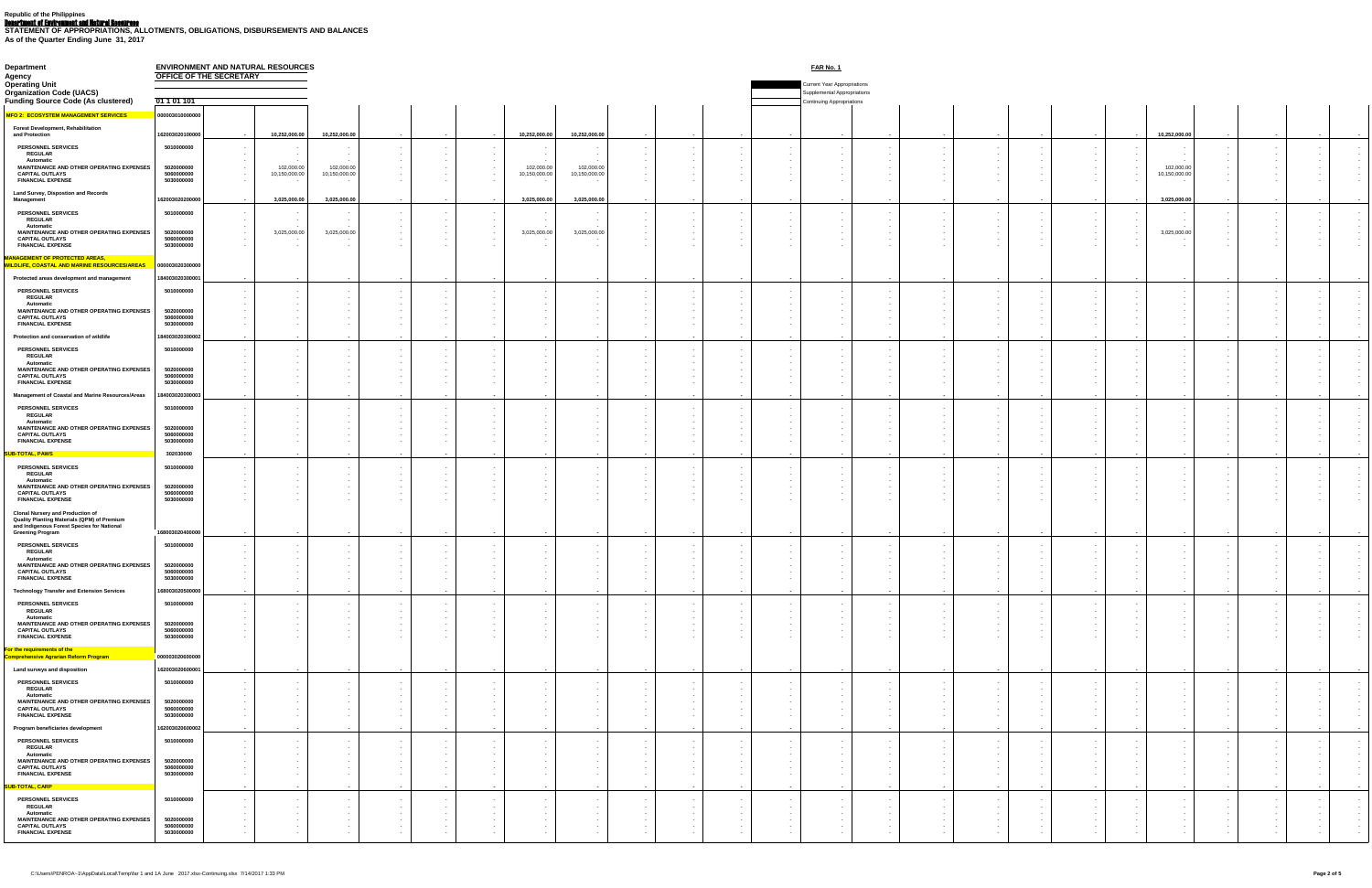Department of Environment and Natural Resources **STATEMENT OF APPROPRIATIONS, ALLOTMENTS, OBLIGATIONS, DISBURSEMENTS AND BALANCES As of the Quarter Ending June 31, 2017**

| <b>Department</b>                                                                                                                                                  | OFFICE OF THE SECRETARY                | <b>ENVIRONMENT AND NATURAL RESOURCES</b>                                  |                               |                                                        |                                              |                                                 |                               |                                                    |                         | <b>FAR No. 1</b>                                                                                             |                                                    |                             |                                         |                  |                  |                                       |               |                                        |                                                    |                                        |
|--------------------------------------------------------------------------------------------------------------------------------------------------------------------|----------------------------------------|---------------------------------------------------------------------------|-------------------------------|--------------------------------------------------------|----------------------------------------------|-------------------------------------------------|-------------------------------|----------------------------------------------------|-------------------------|--------------------------------------------------------------------------------------------------------------|----------------------------------------------------|-----------------------------|-----------------------------------------|------------------|------------------|---------------------------------------|---------------|----------------------------------------|----------------------------------------------------|----------------------------------------|
| <b>Agency</b><br><b>Operating Unit</b><br><b>Organization Code (UACS)</b><br><b>Funding Source Code (As clustered)</b>                                             | $\underline{01} 1 01 101$              |                                                                           |                               |                                                        |                                              |                                                 |                               |                                                    |                         | <b>Current Year Appropriations</b><br><b>Supplemental Appropriations</b><br><b>Continuing Appropriations</b> |                                                    |                             |                                         |                  |                  |                                       |               |                                        |                                                    |                                        |
| <u>TEM MANAGEMENT SERVICES</u>                                                                                                                                     |                                        | 13,277,000.00                                                             | 13,277,000.00                 |                                                        |                                              | 13,277,000.00                                   | 13,277,000.00                 | $\sim$ $\sim$                                      |                         |                                                                                                              |                                                    |                             |                                         |                  | $\sim$           | 13,277,000.00                         |               |                                        |                                                    |                                        |
| <b>PERSONNEL SERVICES</b><br><b>REGULAR</b><br><b>Automatic</b>                                                                                                    | 5010000000                             | <b>Contract Contract</b>                                                  | $\sim$<br>$\sim$              | $\sim$<br>$\sim$ $-$                                   | $\sim$ $-$                                   | $\sim$ $-$<br>$\sim 100$<br>$\sim$              |                               | $\sim$ $-$<br>$\sim$<br>$\sim$ $-$                 |                         |                                                                                                              |                                                    |                             |                                         |                  | $\sim$           | $\sim$ $\sim$<br>$\sim$ $-$           |               |                                        | $\sim$                                             | $\sim$<br>$\sim$ $-$                   |
| <b>MAINTENANCE AND OTHER OPERATING EXPENSES</b><br><b>CAPITAL OUTLAYS</b><br><b>FINANCIAL EXPENSE</b>                                                              | 5020000000<br>5060000000<br>5030000000 | 3,127,000.0<br>$\sim 100$ m $^{-1}$<br>10,150,000.00<br>$\sim$ 100 $\sim$ | 3,127,000.00<br>10,150,000.00 |                                                        | $\sim$ 100 $\pm$<br>$\sim$                   | 3,127,000.00<br>10,150,000.0<br>$\sim$          | 3,127,000.00<br>10,150,000.00 |                                                    |                         |                                                                                                              |                                                    |                             |                                         |                  |                  | 3,127,000.00<br>10,150,000.00         |               |                                        |                                                    |                                        |
| <b>MFO 3: ECOSYSTEM REGULATION SERVICES</b>                                                                                                                        | 000003030000000                        |                                                                           |                               |                                                        |                                              |                                                 |                               |                                                    |                         |                                                                                                              |                                                    |                             |                                         |                  |                  |                                       |               |                                        |                                                    |                                        |
| <b>Enforcement of Laws, Rules and Regulation</b>                                                                                                                   | 000003030100000                        |                                                                           |                               |                                                        |                                              |                                                 |                               |                                                    |                         |                                                                                                              |                                                    |                             |                                         |                  |                  |                                       |               |                                        |                                                    |                                        |
| Permit issuance and monitoring of forest<br>and forest rsource use                                                                                                 | 162003030100001                        | 668,000.00<br>$\sim$ $\sim$                                               | 668,000.00                    |                                                        | $\sim$                                       | 668,000.0                                       | 668,000.00                    | $\sim$ $\sim$                                      |                         | $\sim$                                                                                                       |                                                    |                             |                                         |                  | $\sim$ $\sim$    | 668,000.0                             |               |                                        | $\sim$ $-$                                         |                                        |
| <b>PERSONNEL SERVICES</b><br><b>REGULAR</b>                                                                                                                        | 5010000000                             | $\sim$                                                                    |                               |                                                        | $\sim$                                       | $\sim$ 100 $\pm$<br>$\sim$ 100 $\pm$            |                               | $\sim$<br>$\sim$                                   |                         |                                                                                                              |                                                    |                             |                                         |                  |                  | $\sim$                                |               |                                        | $\sim$                                             |                                        |
| <b>Automatic</b><br><b>MAINTENANCE AND OTHER OPERATING EXPENSES</b><br><b>CAPITAL OUTLAYS</b>                                                                      | 5020000000<br>5060000000               | $\sim$ $-$<br>668,000.0<br>$\sim$ $-$<br>$\sim 100$                       | $\sim$ $\sim$<br>668,000.00   |                                                        | $\sim$ $-$<br>$\sim$ $-$<br>$\sim$           | $\sim 100$<br>668,000.0<br>$\sim$               | 668,000.00                    | $\sim$                                             |                         |                                                                                                              |                                                    |                             |                                         |                  | $\sim$           | $\sim$ $\sim$<br>668,000.0            |               |                                        |                                                    |                                        |
| <b>FINANCIAL EXPENSE</b><br>Permit issuance and monitoring of                                                                                                      | 5030000000                             |                                                                           |                               |                                                        | $\sim$                                       | $\sim 100$                                      |                               |                                                    |                         |                                                                                                              |                                                    |                             |                                         |                  |                  |                                       |               |                                        |                                                    |                                        |
| land and land resource use<br><b>PERSONNEL SERVICES</b>                                                                                                            | 16200303010000<br>5010000000           | $\sim$                                                                    |                               |                                                        |                                              | $\sim$<br>$\sim$                                |                               | $\sim$                                             |                         | $\sim$                                                                                                       |                                                    |                             |                                         |                  | $\sim$ $\sim$    |                                       | $\sim$        |                                        | $\sim$ 100 $\pm$<br>$\sim$ $-$                     |                                        |
| <b>REGULAR</b><br><b>Automatic</b><br>MAINTENANCE AND OTHER OPERATING EXPENSES                                                                                     | 5020000000                             |                                                                           |                               |                                                        |                                              | $\sim$ $-$<br>$\sim$                            |                               |                                                    |                         |                                                                                                              |                                                    |                             |                                         |                  |                  |                                       |               |                                        |                                                    |                                        |
| <b>CAPITAL OUTLAYS</b><br><b>FINANCIAL EXPENSE</b>                                                                                                                 | 5060000000<br>5030000000               |                                                                           |                               |                                                        |                                              |                                                 |                               |                                                    |                         |                                                                                                              |                                                    |                             |                                         |                  |                  |                                       |               |                                        |                                                    |                                        |
| <b>Issuance of protected area</b><br>community-based resource management agreement<br>and monitoring of protected areas, wildlife,<br>coastal and marine resources | 162003030100003                        |                                                                           |                               |                                                        |                                              | $\sim$                                          |                               | $\sim$                                             |                         |                                                                                                              |                                                    |                             |                                         |                  |                  |                                       |               |                                        |                                                    |                                        |
| <b>PERSONNEL SERVICES</b><br><b>REGULAR</b>                                                                                                                        | 5010000000                             |                                                                           |                               |                                                        | $\sim$                                       | $\sim$ $-$                                      |                               |                                                    |                         |                                                                                                              |                                                    |                             |                                         |                  |                  |                                       |               |                                        |                                                    |                                        |
| <b>Automatic</b><br>MAINTENANCE AND OTHER OPERATING EXPENSES<br><b>CAPITAL OUTLAYS</b><br><b>FINANCIAL EXPENSE</b>                                                 | 5020000000<br>5060000000<br>5030000000 |                                                                           |                               |                                                        |                                              | $\sim$                                          |                               |                                                    |                         |                                                                                                              |                                                    |                             |                                         |                  |                  |                                       |               |                                        |                                                    |                                        |
| <b>SUB-TOTAL, Enforcement of Laws, Rules and Regulation</b>                                                                                                        | 303010000                              | 668,000.00                                                                | 668,000.00                    | $\sim$ $\sim$                                          | $\sim$ $\sim$                                | 668,000.00                                      | 668,000.00                    | $\sim$ $\sim$                                      | $\sim$                  | $\sim$<br>$\sim$ $\sim$                                                                                      |                                                    | $\sim$ $\sim$               | $\sim$ $\sim$                           |                  |                  | 668,000.00                            |               | $\sim$ $\sim$                          | $\sim$ 100 $\pm$                                   |                                        |
| <b>PERSONNEL SERVICES</b><br><b>REGULAR</b><br><b>Automatic</b>                                                                                                    | 5010000000                             |                                                                           |                               |                                                        |                                              | $\sim$ $-$<br>$\sim$ 100 $\pm$                  |                               |                                                    |                         |                                                                                                              |                                                    |                             |                                         |                  |                  |                                       |               |                                        |                                                    |                                        |
| MAINTENANCE AND OTHER OPERATING EXPENSES<br><b>CAPITAL OUTLAYS</b><br><b>FINANCIAL EXPENSE</b>                                                                     | 5020000000<br>5060000000<br>5030000000 | 668,000.0<br>$\sim$                                                       | 668,000.00                    |                                                        | $\sim$ $\sim$<br>$\sim$                      | 668,000.0<br>$\sim$                             | 668,000.00                    |                                                    |                         |                                                                                                              |                                                    |                             |                                         |                  |                  | 668,000.0                             |               |                                        |                                                    |                                        |
| <b>Operations against illegal environment</b><br>and natural resources activities                                                                                  | 162003030200000                        | 704,000.00<br>$\sim$ $\sim$                                               | 704,000.00                    | $\sim$ $\sim$<br>$\sim$ $\sim$                         |                                              | 704,000.00                                      | 704,000.00                    | $\sim$ 100 $\sim$                                  |                         | $\sim$ $\sim$                                                                                                | <b>Contract Contract Contract</b><br>$\sim$ $\sim$ | $\sim$ $\sim$               | $\sim$ $\sim$<br>$\sim$ 100 $-$ 100 $-$ |                  |                  | 704,000.00                            |               | $\sim$ $\sim$                          | $\sim 100$ m $^{-1}$                               |                                        |
| <b>PERSONNEL SERVICES</b><br><b>REGULAR</b><br><b>Automatic</b>                                                                                                    | 5010000000                             |                                                                           | $\sim$<br>$\sim$ $-$          |                                                        | $\sim$                                       | $\sim 100$<br>$\sim$ $-$<br>$\sim 100$          |                               |                                                    |                         |                                                                                                              |                                                    |                             |                                         |                  |                  | $\sim$ $\sim$<br>$\sim$               |               |                                        |                                                    |                                        |
| MAINTENANCE AND OTHER OPERATING EXPENSES<br><b>CAPITAL OUTLAYS</b><br><b>FINANCIAL EXPENSE</b>                                                                     | 5020000000<br>5060000000<br>5030000000 | 704,000.0                                                                 | 704,000.00                    |                                                        | $\sim$ 100 $\pm$<br>$\sim$                   | 704,000.00<br>$\sim$<br>$\sim$                  | 704,000.00                    |                                                    |                         |                                                                                                              |                                                    |                             |                                         |                  |                  | 704,000.00                            |               |                                        |                                                    |                                        |
| SUB-TOTAL MFO 3: ECOSYSTEM REGULATION SERVICES<br><b>PERSONNEL SERVICES</b>                                                                                        | 5010000000                             | 1,372,000.00<br>$\sim$ $\sim$                                             | 1,372,000.00                  |                                                        | $\sim$ $\sim$                                | 1,372,000.00                                    | 1,372,000.00                  |                                                    |                         |                                                                                                              |                                                    |                             |                                         |                  |                  | 1,372,000.00                          |               |                                        |                                                    |                                        |
| <b>REGULAR</b><br><b>Automatic</b><br><b>MAINTENANCE AND OTHER OPERATING EXPENSES</b>                                                                              | 5020000000                             | 1,372,000.00<br>$\sim$ $-$                                                | 1,372,000.00                  |                                                        | $\sim$ $-$                                   | 1,372,000.0                                     | 1,372,000.00                  |                                                    |                         |                                                                                                              |                                                    |                             |                                         |                  |                  | 1,372,000.00                          |               |                                        |                                                    |                                        |
| <b>CAPITAL OUTLAYS</b><br><b>FINANCIAL EXPENSE</b><br>SUB-TOTAL, OPERATIONS                                                                                        | 5060000000<br>5030000000               | 14,649,000.00                                                             | 14,649,000.00                 | $\sim$                                                 |                                              | 14,649,000.0                                    | 14,649,000.00                 | $\sim$                                             |                         |                                                                                                              | $\sim$ $\sim$                                      | $\sim$ $\sim$               | $\sim$ $\sim$                           |                  |                  | 14,649,000.00                         |               |                                        |                                                    |                                        |
| <b>PERSONNEL SERVICES</b><br><b>REGULAR</b>                                                                                                                        | 5010000000                             |                                                                           |                               |                                                        |                                              |                                                 |                               |                                                    |                         |                                                                                                              |                                                    |                             |                                         |                  |                  |                                       |               |                                        |                                                    |                                        |
| <b>Automatic</b><br>MAINTENANCE AND OTHER OPERATING EXPENSES<br><b>CAPITAL OUTLAYS</b><br><b>FINANCIAL EXPENSE</b>                                                 | 5020000000<br>5060000000<br>5030000000 | 4,499,000.0<br>10,150,000.00                                              | 4,499,000.00<br>10,150,000.00 |                                                        |                                              | $\sim$<br>4,499,000.0<br>10,150,000.0<br>$\sim$ | 4,499,000.00<br>10,150,000.00 |                                                    |                         |                                                                                                              |                                                    |                             |                                         |                  |                  | 4,499,000.00<br>10,150,000.00         |               |                                        |                                                    |                                        |
| TOTAL PROGRAMS AND ACTIVITIES<br><b>PERSONNEL SERVICES</b><br><b>REGULAR</b>                                                                                       | 5010000000                             | 14,649,000.00<br>$\sim$ $\sim$                                            | 14,649,000.00                 |                                                        |                                              | 14,649,000.00                                   | 14,649,000.00                 | $\sim$ $\sim$                                      |                         |                                                                                                              |                                                    |                             |                                         |                  |                  | 14,649,000.00                         |               |                                        |                                                    |                                        |
| <b>Automatic</b><br>MAINTENANCE AND OTHER OPERATING EXPENSES<br><b>CAPITAL OUTLAYS</b><br><b>FINANCIAL EXPENSE</b>                                                 | 5020000000<br>5060000000<br>5030000000 | 4,499,000.0<br>10,150,000.00                                              | 4,499,000.00<br>10,150,000.00 |                                                        |                                              | $\sim$<br>4,499,000.0<br>10,150,000.00          | 4,499,000.00<br>10,150,000.00 |                                                    |                         |                                                                                                              |                                                    |                             |                                         |                  |                  | 4,499,000.0<br>10,150,000.00          |               |                                        |                                                    |                                        |
| LOCALLY-FUNDED PROJECT(S)                                                                                                                                          | 000004000000000<br>000004060000000     |                                                                           |                               | $\sim$ $\sim$                                          |                                              |                                                 |                               | $\sim$                                             |                         |                                                                                                              |                                                    |                             |                                         |                  |                  |                                       |               |                                        |                                                    |                                        |
| <mark>Water Management</mark><br><mark>Irrigation Systems</mark>                                                                                                   | 000004060400000                        |                                                                           |                               |                                                        | $\sim$ $\sim$                                | $\sim$ $-$                                      |                               | $\sim$                                             |                         | $\sim$                                                                                                       | $\sim$ $\sim$                                      | $\sim$ $\sim$               |                                         |                  |                  |                                       |               |                                        | $\sim$ $-$                                         |                                        |
| <b>Settlement of Obligations for the</b><br>Non-Power Component of the San Roque<br>Multi-Purpose Project payable to Public Sector                                 |                                        |                                                                           |                               |                                                        |                                              |                                                 |                               |                                                    |                         |                                                                                                              |                                                    |                             |                                         |                  |                  |                                       |               |                                        |                                                    |                                        |
| <b>Assets and Liabilities Management (PSALM)</b><br><b>PERSONNEL SERVICES</b>                                                                                      | 162004060400001<br>5010000000          | <b>Service</b><br>$\sim$ 100 $\sim$                                       | $\sim$                        | $\sim$ $\sim$<br>$\sim$ $-$<br>$\sim$ $-$              | $\sim$                                       | $\sim$<br>$\sim$ 100 $\pm$                      | <b>Service</b> State          | $\sim 100$ m $^{-1}$<br>$\sim$ 100 $\sim$          | $\sim$ $\sim$<br>$\sim$ | $\sim$ 100 $\sim$                                                                                            |                                                    | <b>Service</b> Construction |                                         | $\sim$           | $\sim$           |                                       |               | $\sim$ $\sim$<br>$\sim$ $-$            | $\sim$ $-$<br><b>Contract Contract</b>             | $\sim$ $-$                             |
| <b>REGULAR</b><br><b>Automatic</b><br>MAINTENANCE AND OTHER OPERATING EXPENSES                                                                                     | 5020000000                             | $\sim$ 100 $\pm$<br><b>Contract Contract</b><br><b>Contract Contract</b>  |                               | $\sim$ 100 $\pm$<br>$\sim 100$ m $^{-1}$<br>$\sim$ $-$ | $\sim$ $-$<br>$\sim$ 100 $\pm$<br>$\sim$ $-$ | $\sim 100$<br>$\sim 100$<br>$\sim$ 100 $\pm$    |                               | $\sim$ 100 $\pm$<br>$\sim 100$<br>$\sim$ 100 $\pm$ |                         |                                                                                                              | $\sim$ 100 $\sim$                                  |                             |                                         | $\sim$<br>$\sim$ | $\sim$<br>$\sim$ | $\sim$<br>$\sim$ $-$<br>$\sim$ $\sim$ |               | $\sim 100$<br>$\sim$ $-$<br>$\sim$ $-$ | $\sim 100$<br>$\sim$ 100 $\pm$<br>$\sim$ 100 $\pm$ | $\sim$ $-$<br>$\sim 100$<br>$\sim 100$ |
| <b>CAPITAL OUTLAYS</b><br><b>FINANCIAL EXPENSE</b>                                                                                                                 | 5060000000<br>5030000000               | $\sim 100$ m $^{-1}$<br>$\sim 100$                                        |                               |                                                        | $\sim$                                       | $\sim$ 100 $\pm$<br>$\sim$ 100 $\pm$            |                               | $\sim$<br>$\sim$ 100 $\pm$                         |                         |                                                                                                              |                                                    |                             |                                         |                  |                  |                                       |               |                                        | $\sim$ 100 $\pm$<br>$\sim$ 100 $\pm$               | $\sim$ $-$<br>$\sim$ 100 $\pm$         |
| <b>Environmental Protection</b>                                                                                                                                    | 000004090000000                        | $\sim$ $\sim$<br>$\sim$                                                   | $\sim$ $\sim$                 | $\sim$<br>$\sim$                                       | $\sim$ 100 $\pm$ 100 $\pm$                   | $\sim$ $\sim$                                   | $\sim$ $\sim$                 | <b>Service</b>                                     | $\sim$ $\sim$           | $\sim$ $\sim$<br>$\sim$ $\sim$                                                                               | $\sim$ $\sim$                                      | $\sim$ $\sim$               | <b><i><u>Participate</u></i></b>        | $\sim$           | $\sim$           |                                       | $\sim$ $\sim$ | $\sim$ $\sim$                          | $\sim$ $-$                                         | $\sim$ $\sim$                          |
| Waste Management                                                                                                                                                   | 000004090100000                        | $\sim$ 100 $\sim$                                                         |                               | $\sim$                                                 |                                              | $\sim$ 100 $\pm$                                | $\sim$ $\sim$                 | $\sim$ 100 $\pm$                                   |                         | $\sim$<br>$\sim$                                                                                             |                                                    | $\sim$ $\sim$               |                                         |                  | $\sim$           |                                       | $\sim$        |                                        | $\sim$ 100 $\pm$                                   |                                        |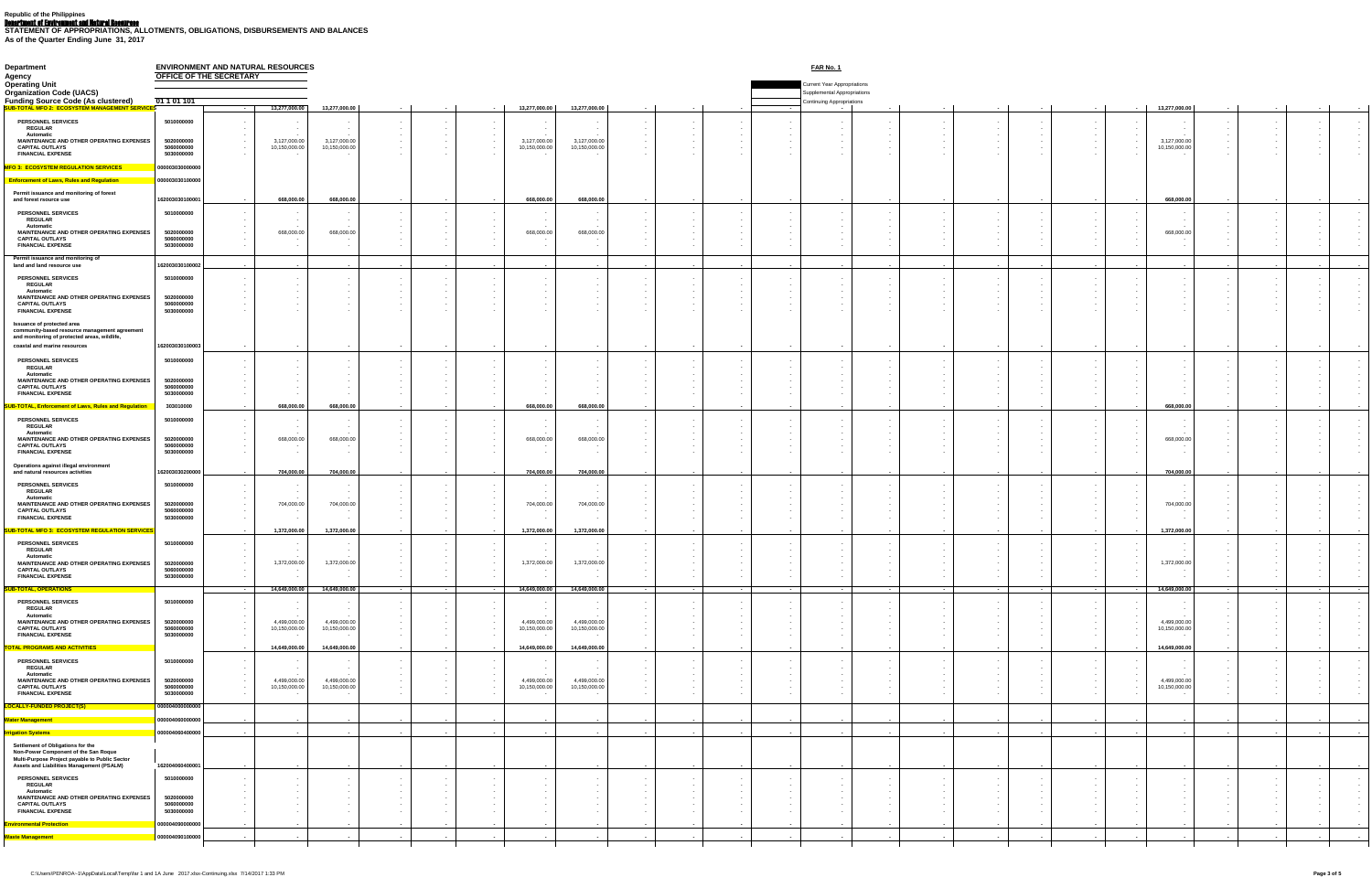Department of Environment and Natural Resources **STATEMENT OF APPROPRIATIONS, ALLOTMENTS, OBLIGATIONS, DISBURSEMENTS AND BALANCES As of the Quarter Ending June 31, 2017**

| <b>Department</b>                                                                                                                                                       |                                        | <b>ENVIRONMENT AND NATURAL RESOURCES</b><br><u>FAR No. 1</u><br><b>OFFICE OF THE SECRETARY</b> |                               |                               |  |                      |                  |                               |                                |                      |        |  |                                                                           |                           |                                                                            |               |                            |                          |                          |                                          |                              |                                    |                                                                                            |
|-------------------------------------------------------------------------------------------------------------------------------------------------------------------------|----------------------------------------|------------------------------------------------------------------------------------------------|-------------------------------|-------------------------------|--|----------------------|------------------|-------------------------------|--------------------------------|----------------------|--------|--|---------------------------------------------------------------------------|---------------------------|----------------------------------------------------------------------------|---------------|----------------------------|--------------------------|--------------------------|------------------------------------------|------------------------------|------------------------------------|--------------------------------------------------------------------------------------------|
| <b>Agency</b><br><b>Operating Unit</b><br><b>Organization Code (UACS)</b>                                                                                               |                                        |                                                                                                |                               |                               |  |                      |                  |                               |                                |                      |        |  |                                                                           |                           | <b>Current Year Appropriations</b><br><b>Supplemental Appropriations</b>   |               |                            |                          |                          |                                          |                              |                                    |                                                                                            |
| <b>Funding Source Code (As clustered)</b><br>Development, Updating and<br>Implementation of the Operation Plan for the<br><b>Manila Bay Coastal Management Strategy</b> | 01 1 01 101                            |                                                                                                |                               |                               |  |                      |                  |                               |                                |                      |        |  |                                                                           | Continuing Appropriations |                                                                            |               |                            |                          |                          |                                          |                              |                                    |                                                                                            |
| pursuant to SC Decision under GR No. 171947-48                                                                                                                          | 181004090100001                        |                                                                                                |                               |                               |  |                      |                  |                               |                                |                      |        |  | $\sim$                                                                    |                           | $\sim$                                                                     |               |                            |                          | $\sim$                   |                                          |                              |                                    | <b>Contract Contract</b>                                                                   |
| <b>PERSONNEL SERVICES</b><br><b>REGULAR</b><br><b>Automatic</b>                                                                                                         | 5010000000                             | $\sim 100$<br>$\sim$ 100 $\pm$                                                                 |                               |                               |  |                      | $\sim$<br>$\sim$ | $\sim$                        |                                |                      |        |  | $\sim 100$<br>$\sim 100$<br>$\sim$ 100 $\pm$                              |                           | $\sim$ $ \sim$<br>$\sim 100$<br>$\sim$                                     | $\sim$        |                            |                          |                          | $\sim$ $-$<br>$\sim$ 100 $\pm$<br>$\sim$ |                              |                                    | <b>Contract Contract</b><br><b>Contract Contract</b>                                       |
| MAINTENANCE AND OTHER OPERATING EXPENSES<br><b>CAPITAL OUTLAYS</b><br><b>FINANCIAL EXPENSE</b>                                                                          | 5020000000<br>5060000000<br>5030000000 |                                                                                                |                               |                               |  |                      |                  |                               |                                |                      |        |  | $\sim$ $-$<br>$\sim$ $-$                                                  |                           | $\sim$ $ \sim$<br>$\sim$ $-$<br>$\sim$                                     |               |                            |                          |                          |                                          |                              |                                    | $\sim$ 100 $\pm$<br>$\sim$ 100 $\pm$<br>$\sim$ 100 $\mu$                                   |
| <b>Governance</b><br><b>Public Order and Safety</b>                                                                                                                     | 000004100000000<br>00000410030000      | $\sim$<br>$\sim$                                                                               |                               |                               |  |                      |                  |                               |                                | $\sim$               |        |  | $\sim$<br>$\sim$                                                          |                           | $\sim$                                                                     |               |                            |                          |                          | $\sim$                                   | $\sim$                       |                                    |                                                                                            |
| Implementation of the Payapa at Masaganang<br>PamayaNAn (PAMANA)                                                                                                        | 291004100300001                        |                                                                                                |                               |                               |  |                      |                  |                               |                                |                      |        |  | $\sim$                                                                    |                           | $\sim$                                                                     |               |                            |                          |                          | $\sim$                                   |                              |                                    |                                                                                            |
| <b>PERSONNEL SERVICES</b><br><b>REGULAR</b>                                                                                                                             | 5010000000                             |                                                                                                |                               |                               |  |                      |                  | $\sim$                        |                                |                      |        |  | $\sim$ $-$<br>$\sim$ $-$                                                  |                           | $\sim$ $ \sim$<br>$\sim$ 100 $\pm$                                         | $\sim$        |                            |                          |                          | $\sim$<br>$\sim$ $-$                     |                              |                                    | <b>Contract Contract</b>                                                                   |
| <b>Automatic</b><br>MAINTENANCE AND OTHER OPERATING EXPENSES<br><b>CAPITAL OUTLAYS</b><br><b>FINANCIAL EXPENSE</b>                                                      | 5020000000<br>5060000000<br>5030000000 | $\sim$ $-$                                                                                     |                               |                               |  |                      |                  |                               |                                |                      |        |  | $\sim$<br>$\sim$ $-$<br>$\sim$ $-$<br>$\sim$ $-$                          |                           | $\sim$ 100 $\pm$<br>$\sim$ $ \sim$<br>$\sim$ 100 $\pm$<br>$\sim$ 100 $\pm$ |               |                            |                          |                          | $\sim$<br>$\sim$ $-$<br>$\sim$           |                              |                                    | <b>Contract Contract</b><br>$\sim 1000$ km s $^{-1}$<br>$\sim$<br><b>Contract Contract</b> |
| <mark>SUB-TOTAL, LOCALLY-FUNDED PROJECT(3)</mark>                                                                                                                       |                                        | $\sim$ $\sim$                                                                                  |                               |                               |  |                      |                  |                               |                                | $\sim$               |        |  | $\sim$                                                                    |                           | $\sim$ $\sim$                                                              | $\sim$        | $\sim$ $\sim$              |                          | $\sim$ $\sim$            | $\sim$ $\sim$                            | $\sim$                       |                                    |                                                                                            |
| <b>PERSONNEL SERVICES</b><br><b>REGULAR</b><br><b>Automatic</b>                                                                                                         | 5010000000                             |                                                                                                |                               |                               |  |                      |                  |                               |                                |                      |        |  |                                                                           |                           |                                                                            |               |                            |                          |                          |                                          |                              |                                    |                                                                                            |
| MAINTENANCE AND OTHER OPERATING EXPENSES<br><b>CAPITAL OUTLAYS</b><br><b>FINANCIAL EXPENSE</b>                                                                          | 5020000000<br>5060000000<br>5030000000 |                                                                                                |                               |                               |  |                      |                  |                               |                                |                      |        |  |                                                                           |                           | $\sim$                                                                     |               |                            |                          |                          |                                          |                              |                                    |                                                                                            |
| <b>TOTAL NEW APPROPRIATIONS</b>                                                                                                                                         |                                        | <b>Service</b>                                                                                 | 14,649,000.00                 | 14,649,000.00                 |  | $\sim$ $\sim$        |                  | 14,649,000.00                 | 14,649,000.00                  | $\sim$ $\sim$        |        |  | $\sim$ $\sim$                                                             |                           | $\sim$                                                                     | $\sim$ $\sim$ | $\sim$ $\sim$              |                          | <b>Service Contracts</b> | $\sim$ $\sim$<br>$\sim$                  | 14,649,000.00<br>$\sim$      |                                    | $\sim$ $\sim$                                                                              |
| <b>PERSONNEL SERVICES</b><br><b>REGULAR</b><br><b>Automatic</b>                                                                                                         | 5010000000                             |                                                                                                |                               |                               |  |                      |                  |                               |                                |                      |        |  |                                                                           |                           |                                                                            |               |                            |                          |                          |                                          |                              |                                    |                                                                                            |
| MAINTENANCE AND OTHER OPERATING EXPENSES<br><b>CAPITAL OUTLAYS</b><br><b>FINANCIAL EXPENSE</b>                                                                          | 5020000000<br>5060000000<br>5030000000 | $\sim 100$ m $^{-1}$                                                                           | 4,499,000.00<br>10,150,000.00 | 4,499,000.00<br>10,150,000.00 |  |                      |                  | 4,499,000.00<br>10,150,000.00 | 4,499,000.00<br>10,150,000.00  |                      |        |  |                                                                           |                           |                                                                            |               |                            |                          |                          |                                          | 4,499,000.0<br>10,150,000.00 |                                    |                                                                                            |
| <b>B. SPECIAL PURPOSE FUNDS</b><br>Pension and Gratuity Fund                                                                                                            |                                        | $\sim$ $\sim$ $\sim$                                                                           | $\sim$                        |                               |  |                      |                  |                               |                                | $\sim$ $\sim$        |        |  | $\sim$ $\sim$                                                             |                           |                                                                            |               |                            | <b>Service Contracts</b> |                          | $\sim$ $\sim$                            | $\sim$                       |                                    | <b>Contract Contract Contract</b>                                                          |
| <b>PERSONNEL SERVICES</b><br><b>REGULAR</b>                                                                                                                             | 5010000000                             |                                                                                                |                               |                               |  |                      |                  |                               |                                |                      |        |  |                                                                           |                           | $\sim$ 100 $\pm$                                                           |               |                            |                          |                          |                                          |                              |                                    |                                                                                            |
| <b>Automatic</b><br>MAINTENANCE AND OTHER OPERATING EXPENSES<br><b>CAPITAL OUTLAYS</b>                                                                                  | 5020000000<br>5060000000               |                                                                                                |                               |                               |  |                      |                  |                               |                                |                      |        |  |                                                                           |                           |                                                                            |               |                            |                          |                          |                                          |                              |                                    |                                                                                            |
| <b>FINANCIAL EXPENSE</b><br><b>Miscellaneous Personnel Benefits Fund</b>                                                                                                | 5030000000                             | $\sim 100$ m $^{-1}$                                                                           | $\sim$                        | $\sim$                        |  | $\sim$ $\sim$        | $\sim$ $\sim$    | $\sim$ $\sim$                 | <b>State State</b>             | $\sim$ $\sim$        | $\sim$ |  | $\sim$ $\sim$<br>$\sim$ $-$                                               | $\sim$ $\sim$             | $\sim$ $\sim$                                                              | $\sim$ $\sim$ | $\sim$ 100 $\pm$ 100 $\pm$ | $\sim$ 100 $\pm$         | $\sim$ 100 $\pm$         | $\sim$ $\sim$                            | $\sim$ $\sim$                | $\sim$                             | $\sim$ $\sim$                                                                              |
| <b>PERSONNEL SERVICES</b><br><b>REGULAR</b><br><b>Automatic</b>                                                                                                         | 5010000000                             |                                                                                                |                               |                               |  |                      |                  |                               |                                |                      |        |  |                                                                           |                           |                                                                            |               |                            |                          |                          |                                          |                              |                                    |                                                                                            |
| MAINTENANCE AND OTHER OPERATING EXPENSES<br><b>CAPITAL OUTLAYS</b><br><b>FINANCIAL EXPENSE</b>                                                                          | 5020000000<br>5060000000<br>5030000000 |                                                                                                |                               |                               |  |                      |                  |                               |                                |                      |        |  |                                                                           |                           |                                                                            |               |                            |                          |                          |                                          |                              |                                    |                                                                                            |
| <b>International Commitment</b><br><b>PERSONNEL SERVICES</b>                                                                                                            | 5010000000                             |                                                                                                |                               |                               |  |                      |                  |                               |                                |                      |        |  | $\sim$ $\sim$                                                             |                           |                                                                            |               |                            |                          |                          |                                          |                              |                                    |                                                                                            |
| <b>REGULAR</b><br><b>Automatic</b><br>MAINTENANCE AND OTHER OPERATING EXPENSES                                                                                          | 5020000000                             |                                                                                                |                               |                               |  |                      |                  |                               |                                |                      |        |  |                                                                           |                           |                                                                            |               |                            |                          |                          |                                          |                              |                                    |                                                                                            |
| <b>CAPITAL OUTLAYS</b><br><b>FINANCIAL EXPENSE</b>                                                                                                                      | 5060000000<br>5030000000               |                                                                                                |                               |                               |  |                      |                  |                               |                                |                      |        |  |                                                                           |                           |                                                                            |               |                            |                          |                          |                                          |                              |                                    |                                                                                            |
| <b>Custom Duties and Taxes, including tax expenditures (Automatic</b><br><b>PERSONNEL SERVICES</b>                                                                      | 5010000000                             | $\sim$ $\sim$ $\sim$                                                                           |                               |                               |  |                      |                  |                               |                                | $\sim$               |        |  | $\sim$                                                                    |                           |                                                                            |               |                            |                          |                          | $\sim$                                   |                              |                                    |                                                                                            |
| <b>REGULAR</b><br><b>Automatic</b><br>MAINTENANCE AND OTHER OPERATING EXPENSES<br><b>CAPITAL OUTLAYS</b>                                                                | 5020000000<br>5060000000               |                                                                                                |                               |                               |  |                      |                  |                               |                                |                      |        |  |                                                                           |                           |                                                                            |               |                            |                          |                          |                                          |                              |                                    |                                                                                            |
| <b>FINANCIAL EXPENSE</b><br><b>Proceeds of Sale of Non Serviceable Assets</b>                                                                                           | 5030000000                             | <b>Service Contract Contract</b>                                                               |                               |                               |  | $\sim$ $\sim$        |                  | $\sim$ $\sim$                 | $\sim$ $\sim$                  | <b>Service</b>       |        |  | $\sim$ $\sim$<br>$\sim$ $\sim$                                            |                           | $\sim$ $\sim$                                                              | $\sim$ $\sim$ | $\sim$ $\sim$              | <b>Service</b>           | $\sim$                   | $\sim$ $\sim$                            | $\sim$ 100 $\pm$             |                                    |                                                                                            |
| <b>PERSONNEL SERVICES</b><br><b>REGULAR</b>                                                                                                                             | 5010000000                             |                                                                                                |                               |                               |  |                      |                  |                               |                                |                      |        |  |                                                                           |                           |                                                                            |               |                            |                          |                          |                                          |                              |                                    |                                                                                            |
| <b>Automatic</b><br>MAINTENANCE AND OTHER OPERATING EXPENSES<br><b>CAPITAL OUTLAYS</b>                                                                                  | 5020000000<br>5060000000               |                                                                                                |                               |                               |  |                      |                  |                               |                                |                      |        |  |                                                                           |                           |                                                                            |               |                            |                          |                          |                                          |                              |                                    |                                                                                            |
| <b>FINANCIAL EXPENSE</b><br><b>Overall Savings</b>                                                                                                                      | 5030000000                             | $\sim$ 100 $\pm$                                                                               |                               |                               |  | $\sim$               |                  | $\sim$ $\sim$                 |                                | $\sim$ $\sim$        |        |  | $\sim$ $-$                                                                | $\sim$ $\sim$             | $\sim$                                                                     | $\sim$ $-$    | $\sim$ $\sim$              | $\sim$ $\sim$            | $\sim$                   | $\sim$                                   | $\sim$                       |                                    |                                                                                            |
| <b>PERSONNEL SERVICES</b><br><b>REGULAR</b><br><b>Automatic</b>                                                                                                         | 5010000000                             |                                                                                                |                               |                               |  |                      |                  |                               |                                |                      |        |  |                                                                           |                           |                                                                            |               |                            |                          |                          |                                          |                              |                                    |                                                                                            |
| MAINTENANCE AND OTHER OPERATING EXPENSES<br><b>CAPITAL OUTLAYS</b><br><b>FINANCIAL EXPENSE</b>                                                                          | 5020000000<br>5060000000<br>5030000000 |                                                                                                |                               |                               |  |                      |                  |                               |                                |                      |        |  |                                                                           |                           | $\sim$<br>$\sim$ 100 $\pm$                                                 |               |                            |                          |                          |                                          |                              |                                    |                                                                                            |
| <b>Rehabilitation and Reconstruction Program</b>                                                                                                                        |                                        | $\sim$ $\sim$                                                                                  |                               |                               |  |                      |                  |                               |                                |                      |        |  | $\sim$ $\sim$<br>$\sim$ $\sim$                                            |                           | $\sim$ $\sim$                                                              |               |                            |                          |                          |                                          | $\sim$ $\sim$                |                                    |                                                                                            |
| PERSONNEL SERVICES<br><b>REGULAR<br/>Automatic</b>                                                                                                                      | 5010000000                             | $\sim$ $-$<br>$\sim$ 100 $\pm$<br>$\sim$ 100 $\pm$                                             |                               |                               |  |                      |                  | $\sim$                        |                                | $\sim$ $-$           |        |  | $\sim 100$ m $^{-1}$<br>$\sim 100$<br>$\sim$                              |                           | $\sim$ $ -$<br>$\sim$ $ \sim$<br>$\sim$                                    | $\sim 100$    |                            |                          |                          | $\sim 100$<br>$\sim$                     | $\sim$                       | $\sim 100$ m $^{-1}$<br>$\sim$ $-$ | $\sim$ 100 $\pm$<br><b>Contract Contract</b>                                               |
| MAINTENANCE AND OTHER OPERATING EXPENSES<br>CAPITAL OUTLAYS<br>FINANCIAL EXPENSE                                                                                        | 5020000000<br>5060000000<br>5030000000 | $\sim$ 100 $\pm$<br>$\sim$ 100 $\pm$<br>$\sim 100$ m $^{-1}$                                   |                               |                               |  |                      |                  |                               |                                |                      |        |  | $\sim$ $-$<br>$\sim 100$ m $^{-1}$                                        |                           | $\sim$<br>$\sim$ 100 $\pm$<br>$\sim$ 100 $\sim$                            |               |                            |                          |                          | $\sim$<br>$\sim$ $-$                     |                              | $\sim$<br>$\sim$ $-$               | $\sim$<br><b>Contract Contract</b>                                                         |
| <b>PERSONNEL SERVICES</b>                                                                                                                                               | 5010000000                             | $\sim$ 100 $-$ 100 $-$<br>$\sim 100$ m $^{-1}$                                                 |                               | $\sim$                        |  | $\sim$<br>$\sim$ $-$ | $\sim$           | $\sim$<br>$\sim$ $-$          | $\sim$ 100 $\pm$<br>$\sim$ $-$ | $\sim$<br>$\sim$ $-$ | $\sim$ |  | $\sim$ $-$<br>$\sim$ $\sim$<br>$\sim 100$ m $^{-1}$<br><b>State State</b> | $\sim$                    | $\sim$ $\sim$<br>$\sim$ 100 $\pm$                                          | $\sim$ $-$    |                            | $\sim$ $\sim$            | $\sim$ 100 $\pm$         | $\sim$<br>$\sim 100$ m $^{-1}$           | $\sim$<br>$\sim$             | $\sim$                             | $\sim$ $\sim$<br><b>Contract Contract</b><br><b>Contractor</b>                             |